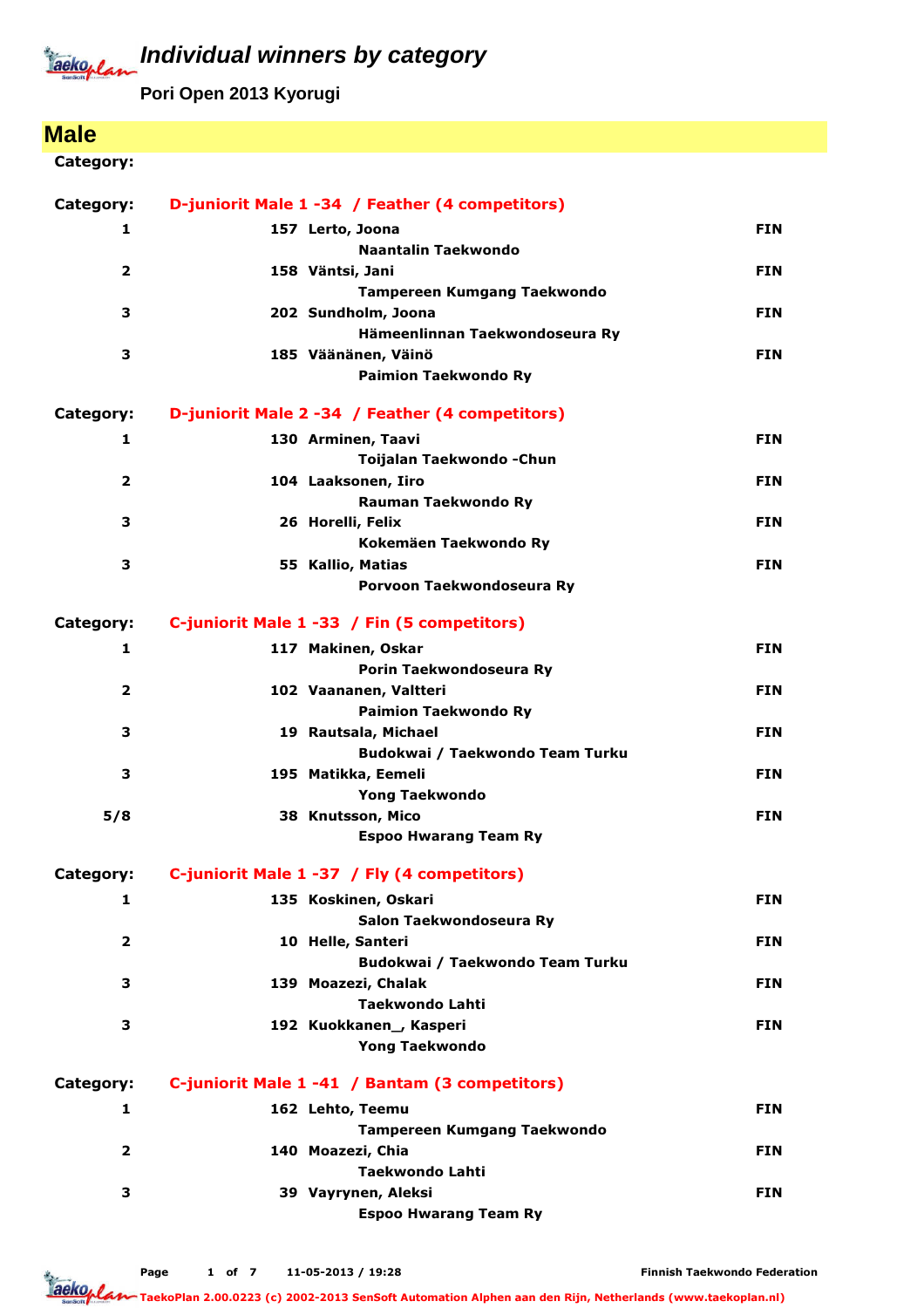# Jackeplan

# **Individual winners by category**

**Pori Open 2013 Kyorugi**

| <b>Male</b>             |                                                 |            |
|-------------------------|-------------------------------------------------|------------|
| Category:               | C-juniorit Male 1 -45 / Feather (3 competitors) |            |
| 1                       | 94 Soinio, Keijo                                | <b>FIN</b> |
|                         | <b>Naantalin Taekwondo</b>                      |            |
| 2                       | 148 Pohjanjoki, Matias                          | <b>FIN</b> |
|                         | <b>Taekwondo Park Raisio Ry</b>                 |            |
| 3                       | 141 Haavisto, Tuomas                            | <b>FIN</b> |
|                         | Taekwondo Moodo Loppi                           |            |
| Category:               | C-juniorit Male $1 + 65$ / (3 competitors)      |            |
| 1                       | 154 Feka, Voker                                 | <b>FIN</b> |
|                         | Taekwondourheilijat 2011                        |            |
| 2                       | 119 Syrjanen, Antti                             | <b>FIN</b> |
|                         | Porin Taekwondoseura Ry                         |            |
| 3                       | 14 Laine, Alex                                  | <b>FIN</b> |
|                         | Budokwai / Taekwondo Team Turku                 |            |
| Category:               | B1-liiga Male 1 -55 / Feather (2 competitors)   |            |
| 1                       | 23 Surakka, Tuomas                              | <b>FIN</b> |
|                         | Budokwai / Taekwondo Team Turku                 |            |
| $\overline{2}$          | 46 Aalto, Nico                                  | <b>FIN</b> |
|                         | Hämeenlinnan Taekwondoseura Ry                  |            |
| Category:               | B1-liiga Male 1 -59 / Light (3 competitors)     |            |
| 1                       | 103 Vuori, Miika                                | <b>FIN</b> |
|                         | <b>Paimion Taekwondo Ry</b>                     |            |
| $\overline{\mathbf{2}}$ | 180 Peltonen, Jesse                             | <b>FIN</b> |
|                         | Toijalan Taekwondo - Chun                       |            |
| 3                       | 136 Lehtinen, Jimi                              | <b>FIN</b> |
|                         | Salon Taekwondoseura Ry                         |            |
| Category:               | Otteluliiga Male 1 -58 / Fly (7 competitors)    |            |
| 1                       | 164 Nurisalo, Patrik                            | <b>FIN</b> |
|                         | <b>Tampereen Kumgang Taekwondo</b>              |            |
| $\overline{\mathbf{2}}$ | 125 Rinne, Kristian                             | <b>FIN</b> |
|                         | Porvoon Taekwondoseura Ry                       |            |
| з                       | 89 Rannila, Kari<br>Mukwan Jyvaskyla            | <b>FIN</b> |
| 3                       | 58 Laitinen, Mikko                              | <b>FIN</b> |
|                         | Klaukkalan Tae Kwon Do Ry                       |            |
| 5/8                     | 123 Vastinen, Henri                             | <b>FIN</b> |
|                         | Porin Taekwondoseura Ry                         |            |
| 5/8                     | 76 Ponkilainen, Mikko                           | <b>FIN</b> |
|                         | <b>Malmin Taekwondo Ry</b>                      |            |
| 5/8                     | 90 Rannila, Tero                                | <b>FIN</b> |
|                         | Mukwan Jyvaskyla                                |            |

Taekoplan TaekoPlan 2.00.0223 (c) 2002-2013 SenSoft Automation Alphen aan den Rijn, Netherlands (www.taekoplan.nl)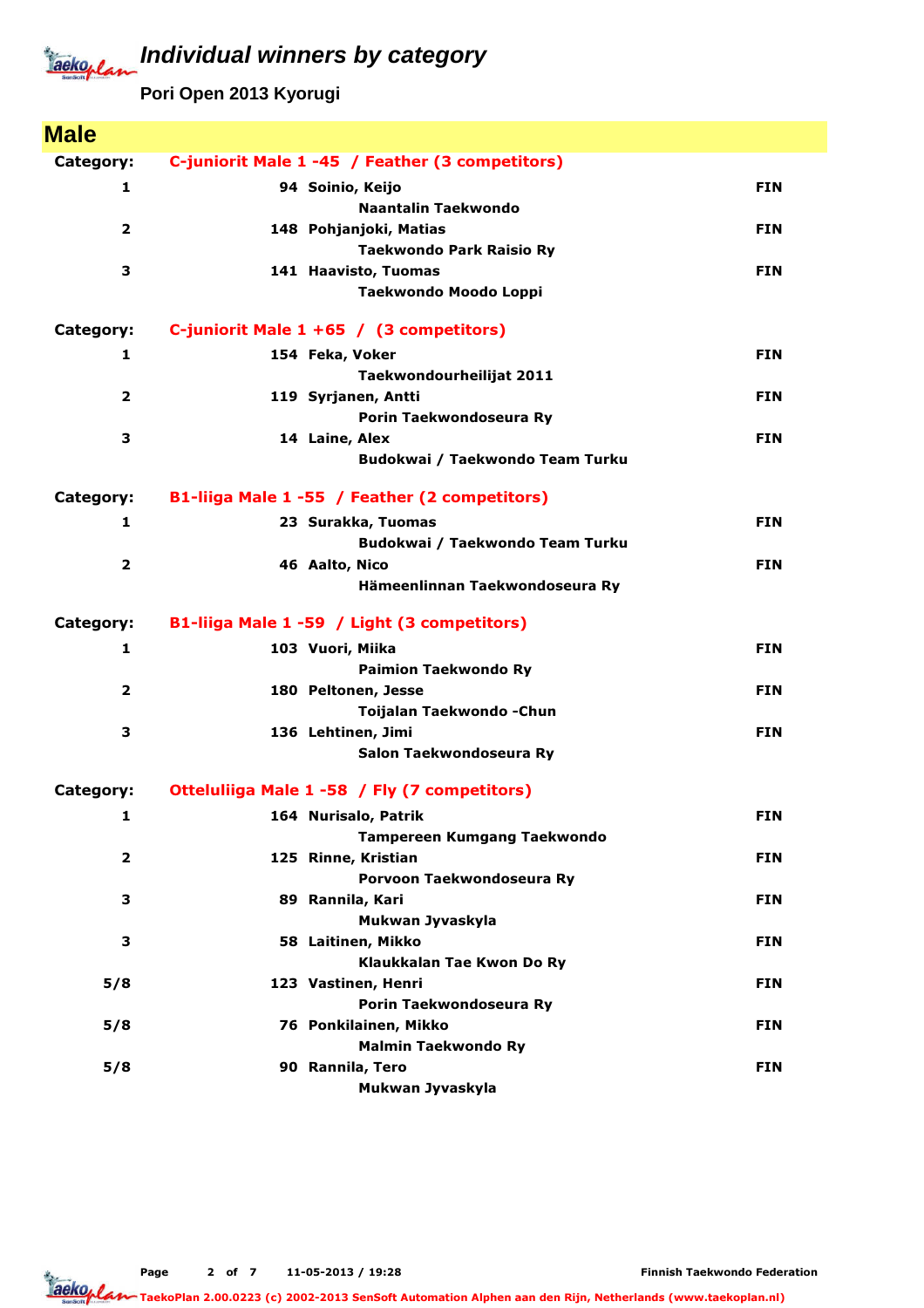**Pori Open 2013 Kyorugi**

| <b>Male</b>    |                                                    |            |
|----------------|----------------------------------------------------|------------|
| Category:      | Otteluliiga Male 1 -68 / Feather (6 competitors)   |            |
| 1              | 71 Lahtinen, Sami                                  | <b>FIN</b> |
|                | Loviisan Taekwondo Ry                              |            |
| $\overline{2}$ | 165 Nurisalo, Aleksi                               | <b>FIN</b> |
|                | <b>Tampereen Kumgang Taekwondo</b>                 |            |
| 3              | 70 Lahtinen, Toni                                  | <b>FIN</b> |
|                | Loviisan Taekwondo Ry                              |            |
| 3              | 183 Johansson, Aleksi                              | <b>FIN</b> |
|                | <b>Turun Taekwondo Ry</b>                          |            |
| 5/8            | 80 Haaranen, Antti                                 | <b>FIN</b> |
| 5/8            | Mukwan Jyvaskyla                                   | <b>FIN</b> |
|                | 20 Rezaii, Reza<br>Budokwai / Taekwondo Team Turku |            |
|                |                                                    |            |
| Category:      | Otteluliiga Male 1 -74 / Light (4 competitors)     |            |
| $\mathbf{1}$   | 167 Nurisalo, Joel                                 | <b>FIN</b> |
|                | Tampereen Kumgang Taekwondo                        |            |
| $\overline{2}$ | 64 Rasanen, Terho                                  | <b>FIN</b> |
|                | Klaukkalan Tae Kwon Do Ry                          |            |
| 3              | 153 Damalie, Elom                                  | <b>FIN</b> |
|                | Taekwondourheilijat 2011                           |            |
| 3              | 121 Unkila, Topi                                   | <b>FIN</b> |
|                | Porin Taekwondoseura Ry                            |            |
| Category:      | Otteluliiga Male 1 +87 / Heavy (3 competitors)     |            |
| 1              | 155 Heino, Teemu                                   | <b>FIN</b> |
|                | Taekwondourheilijat 2011                           |            |
| $\overline{2}$ | 138 Kuorikoski, Tero                               | <b>FIN</b> |
|                | Taekwondo Lahti                                    |            |
| 3              | 13 Laine, Nico                                     | <b>FIN</b> |
|                | Budokwai / Taekwondo Team Turku                    |            |
| Category:      | Seniorit Male 30 +80 / (3 competitors)             |            |
| $\mathbf{1}$   | 63 Rasanen, Matti                                  | <b>FIN</b> |
|                | Klaukkalan Tae Kwon Do Ry                          |            |
| $\overline{2}$ | 175 Arminen, Petri                                 | <b>FIN</b> |
|                | Toijalan Taekwondo - Chun                          |            |
| 3              | 150 Rantala, Olli                                  | <b>FIN</b> |
|                | <b>Taekwondo Park Raisio Ry</b>                    |            |

Page 3 of 7 11-05-2013 / 19:28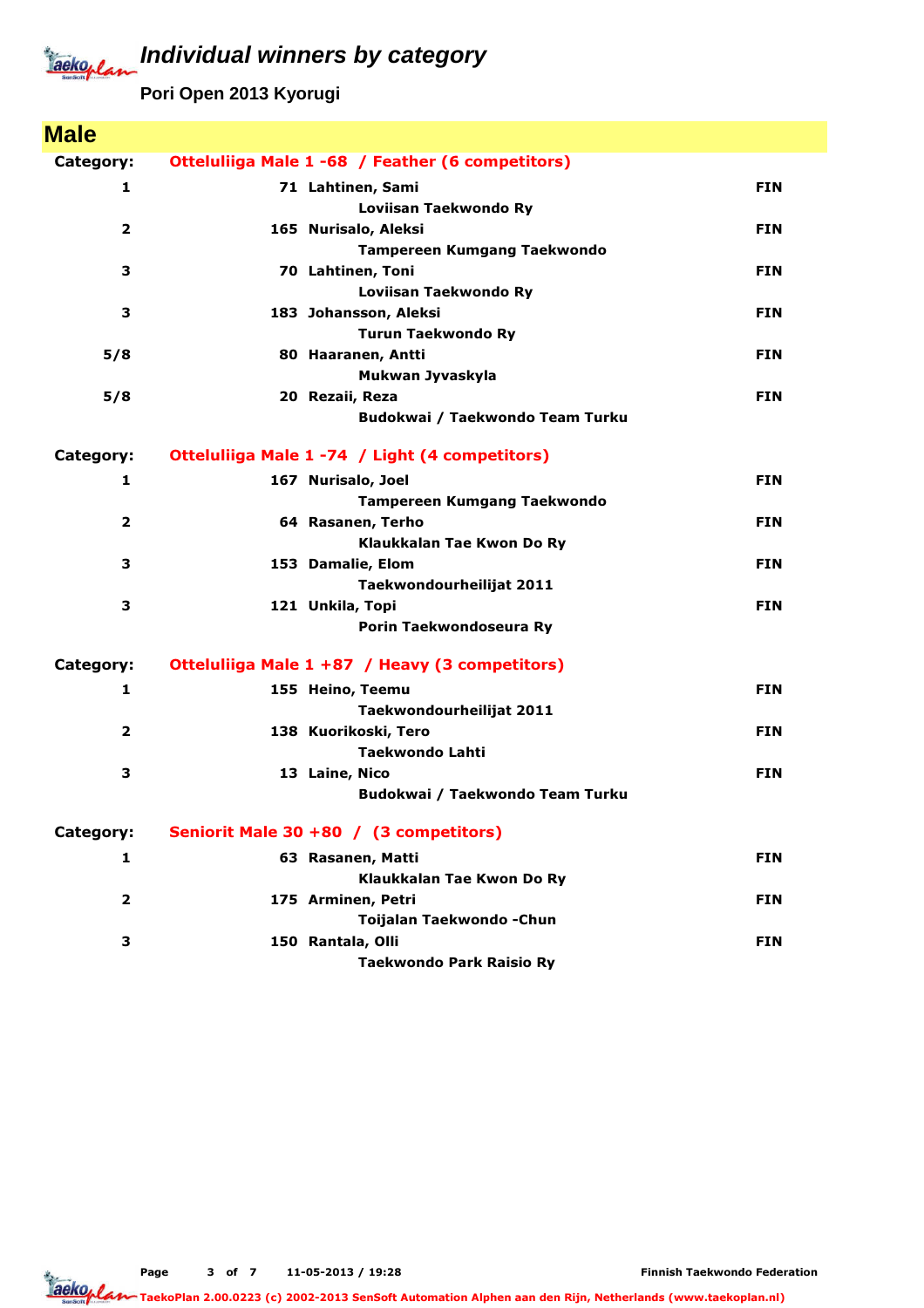**Pori Open 2013 Kyorugi**

| <b>Male</b>             |                                             |            |
|-------------------------|---------------------------------------------|------------|
| Category:               | Seniorit Male 40 +80 / (8 competitors)      |            |
| 1                       | 113 Blomqvist, Ilkka                        | <b>FIN</b> |
|                         | Porin Taekwondoseura Ry                     |            |
| $\overline{2}$          | 134 Koskinen, Mika                          | <b>FIN</b> |
|                         | Salon Taekwondoseura Ry                     |            |
| 3                       | 27 Larres, Karo                             | <b>FIN</b> |
|                         | <b>Doboksport Tampere</b>                   |            |
| 3                       | 147 Koskela, Mikko                          | <b>FIN</b> |
|                         | <b>Taekwondo Park Raisio Ry</b>             |            |
| 5                       | 57 Jokinen, Sami                            | <b>FIN</b> |
|                         | Klaukkalan Tae Kwon Do Ry                   |            |
| 5/8                     | 36 Huuskonen, Matti                         | <b>FIN</b> |
|                         | <b>Espoo Hwarang Team Ry</b>                |            |
| 5/8                     | 62 Rahikainen, Petri                        | <b>FIN</b> |
| 5/8                     | Klaukkalan Tae Kwon Do Ry<br>30 Narhi, Mika | <b>FIN</b> |
|                         | <b>Doboksport Tampere</b>                   |            |
|                         |                                             |            |
| Category:               | Harrastajat Male 1 -74 / (2 competitors)    |            |
| 1                       | 171 Ratilainen, Tomi                        | <b>FIN</b> |
|                         | <b>Tampereen Kumgang Taekwondo</b>          |            |
| $\overline{2}$          | 115 Hautaniemi, Harri                       | <b>FIN</b> |
|                         | Porin Taekwondoseura Ry                     |            |
| Category:               | Harrastajat Male 1 -87 / (2 competitors)    |            |
| 1                       | 41 Haaksi, Tuomo                            | <b>FIN</b> |
|                         | Forssan Taekwondoseura Ry                   |            |
| $\overline{\mathbf{2}}$ | 170 Ratilainen, Henri                       | <b>FIN</b> |
|                         | <b>Tampereen Kumgang Taekwondo</b>          |            |
| Category:               | B-juniorit Male 2 -73 / (2 competitors)     |            |
| 1                       | 186 Kamphuis, Christian                     | <b>FIN</b> |
|                         | Vihdin Taekwondoseura Ry                    |            |
| $\overline{\mathbf{2}}$ | 109 Mantyniemi, Santeri                     | <b>FIN</b> |
|                         | Paraisten Taekwondo Ry                      |            |
| Category:               | B-juniorit Male 2 -78 / (2 competitors)     |            |
| 1                       | 131 Rantanen, Janne                         | <b>FIN</b> |
|                         | Rauman Taekwondo Ry                         |            |
| $\overline{\mathbf{2}}$ | 132 Rytinki, Valtteri                       | <b>FIN</b> |
|                         | Rauman Taekwondo Ry                         |            |

Page 4 of 7 11-05-2013 / 19:28

Jackoplan TaekoPlan 2.00.0223 (c) 2002-2013 SenSoft Automation Alphen aan den Rijn, Netherlands (www.taekoplan.nl)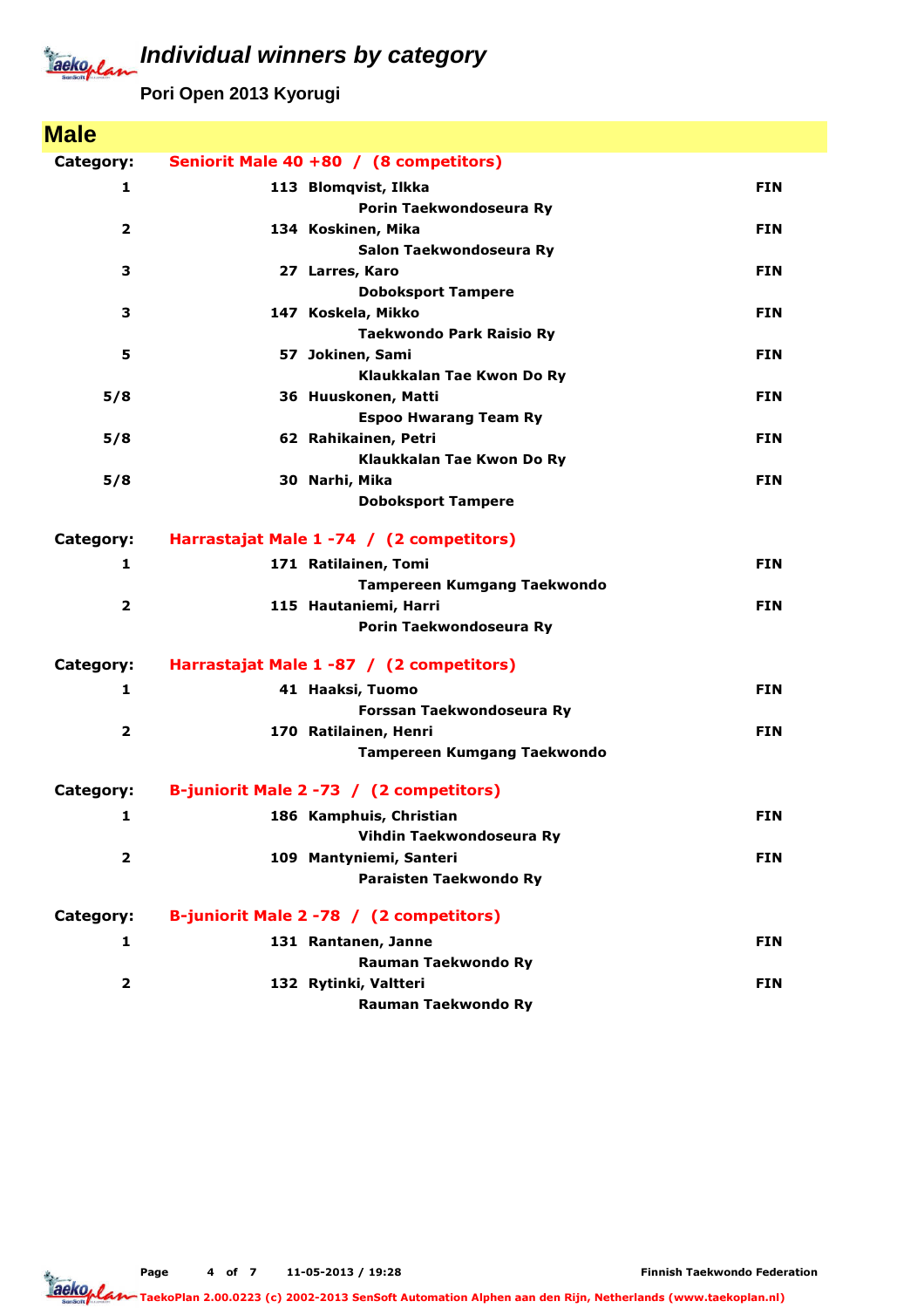**Pori Open 2013 Kyorugi**

| <b>Female</b>           |                                                   |            |
|-------------------------|---------------------------------------------------|------------|
| Category:               | C-juniorit Female 1-37 / Bantam (2 competitors)   |            |
| 1                       | 40 Vayrynen, Milla                                | <b>FIN</b> |
|                         | <b>Espoo Hwarang Team Ry</b>                      |            |
| $\overline{2}$          | 151 Tammila, Ida                                  | <b>FIN</b> |
|                         | <b>Taekwondo Park Raisio Ry</b>                   |            |
| Category:               | C-juniorit Female 1 -41 / Feather (2 competitors) |            |
| 1                       | 35 Huuskonen, Eevi                                | <b>FIN</b> |
|                         | <b>Espoo Hwarang Team Ry</b>                      |            |
| $\overline{\mathbf{2}}$ | 91 Viinikainen, Venka<br>Mukwan Jyvaskyla         | <b>FIN</b> |
| Category:               | C-juniorit Female 1 -44 / Light (5 competitors)   |            |
|                         |                                                   |            |
| 1                       | 79 Aalto, Vilja<br>Mukwan Jyvaskyla               | <b>FIN</b> |
| 2                       | 73 Reiman, Emma                                   | <b>FIN</b> |
|                         | Loviisan Taekwondo Ry                             |            |
| 3                       | 199 Rannikko, Noora                               | <b>FIN</b> |
|                         | <b>Yong Taekwondo</b>                             |            |
| 3                       | 161 Vassilaki, Sophia                             | <b>FIN</b> |
|                         | Taekwondourheilijat 2011                          |            |
| 5/8                     | 4 Somsanook, Siri                                 | <b>FIN</b> |
|                         | Budokwai / Taekwondo Team Turku                   |            |
| Category:               | C-juniorit Female 1 -47 / Welter (2 competitors)  |            |
| 1                       | 68 Fredriksson, Laura                             | <b>FIN</b> |
|                         | Loviisan Taekwondo Ry                             |            |
| $\overline{\mathbf{2}}$ | 1 Aaltonen, Nella                                 | <b>FIN</b> |
|                         | Budokwai / Taekwondo Team Turku                   |            |
| Category:               | C-juniorit Female 1 -51 / Middle (5 competitors)  |            |
| 1                       | 87 Lehtinen, Oona                                 | <b>FIN</b> |
|                         | Mukwan Jyvaskyla                                  |            |
| $\overline{\mathbf{2}}$ | 193 Leino, Rosa-Maria<br><b>Yong Taekwondo</b>    | <b>FIN</b> |
| з                       | 11 Jarvinen, Ronja                                | <b>FIN</b> |
|                         | Budokwai / Taekwondo Team Turku                   |            |
| 3                       | 93 Pentti, Ester                                  | <b>FIN</b> |
|                         | Naantalin Taekwondo                               |            |
| 5/8                     | 12 Karvinen, Jenna                                | <b>FIN</b> |
|                         | Budokwai / Taekwondo Team Turku                   |            |
| Category:               | B1-liiga Female 1 -49 / Feather (2 competitors)   |            |
| $\mathbf{1}$            | 100 Nyppynen, Henna                               | <b>FIN</b> |
|                         | <b>Paimion Taekwondo Ry</b>                       |            |
| $\overline{\mathbf{2}}$ | 178 Harek, Amina                                  | <b>FIN</b> |
|                         | Toijalan Taekwondo - Chun                         |            |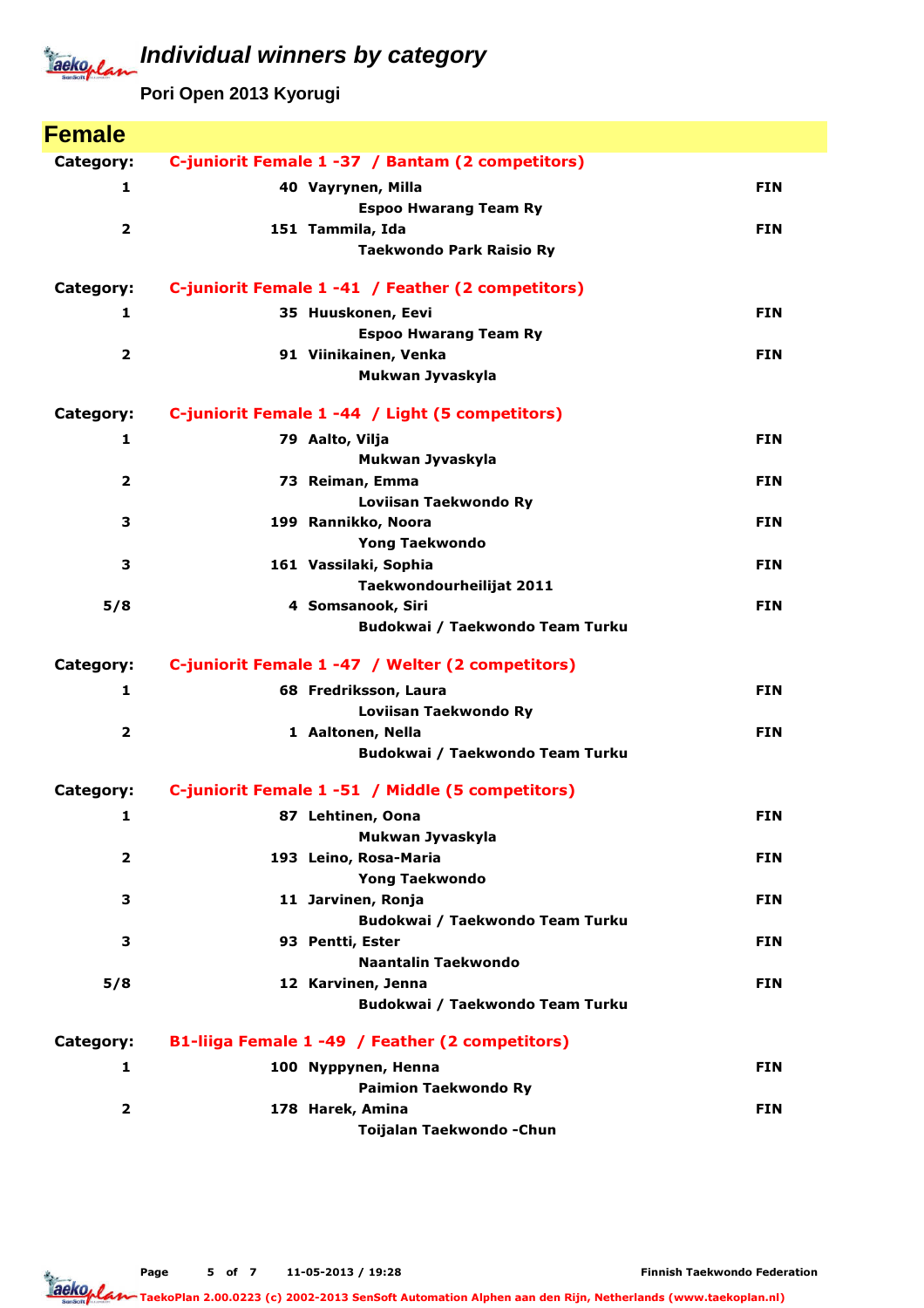**Pori Open 2013 Kyorugi**

| <b>Female</b>           |                                                      |            |
|-------------------------|------------------------------------------------------|------------|
| Category:               | B1-liiga Female 1 -55 / Welter (3 competitors)       |            |
| 1                       | 72 Lindblad, Karin                                   | <b>FIN</b> |
|                         | Loviisan Taekwondo Ry                                |            |
| $\overline{2}$          | 21 Saloranta, Jessika                                | <b>FIN</b> |
|                         | Budokwai / Taekwondo Team Turku                      |            |
| 3                       | 88 Paakkonen, Sofia<br>Mukwan Jyvaskyla              | <b>FIN</b> |
|                         |                                                      |            |
| Category:               | B1-liiga Female 1 -59 / Light Middle (2 competitors) |            |
| 1                       | 84 Khazari, Amal                                     | <b>FIN</b> |
|                         | Mukwan Jyvaskyla                                     |            |
| $\overline{2}$          | 173 Korhonen, Riina                                  | <b>FIN</b> |
|                         | Tapiolan Taekwondo Hwang                             |            |
| Category:               | B1-liiga Female 1 -68 / Light Heavy (3 competitors)  |            |
| 1                       | 168 Nurmi, Veera                                     | <b>FIN</b> |
|                         | Tampereen Kumgang Taekwondo                          |            |
| $\overline{\mathbf{2}}$ | 137 Galliano, Patricia<br><b>Taekwondo Lahti</b>     | <b>FIN</b> |
| 3                       | 77 Rahmani, Ruqia                                    | <b>FIN</b> |
|                         | <b>Malmin Taekwondo Ry</b>                           |            |
|                         |                                                      |            |
| Category:               | Otteluliiga Female 1 -49 / Fly (5 competitors)       |            |
| 1                       | 60 Ohra-Aho, Nina                                    | <b>FIN</b> |
| $\overline{2}$          | Klaukkalan Tae Kwon Do Ry<br>156 Lovikka, Tanja      | <b>FIN</b> |
|                         | Taekwondourheilijat 2011                             |            |
| 3                       | 177 Harek, Amina.                                    | <b>FIN</b> |
|                         | Toijalan Taekwondo - Chun                            |            |
| 3                       | 59 Nieminen, Johanna                                 | <b>FIN</b> |
|                         | Klaukkalan Tae Kwon Do Ry                            |            |
| 5/8                     | 112 Partti, Ida<br>Pieksämäen Taekwondoseura Ry      | <b>FIN</b> |
|                         |                                                      |            |
| Category:               | Otteluliiga Female 1 -57 / Feather (2 competitors)   |            |
| 1                       | 116 Brusila, Katja                                   | <b>FIN</b> |
| $\overline{2}$          | Riihimäen Taekwondo<br>2 Ahmed, Maria                | <b>FIN</b> |
|                         | Budokwai / Taekwondo Team Turku                      |            |
|                         |                                                      |            |
| Category:               | Otteluliiga Female 1 -62 / Light (2 competitors)     |            |
| 1                       | 15 Narhi, Roosa                                      | <b>FIN</b> |
| $\overline{2}$          | Budokwai / Taekwondo Team Turku<br>78 Peltola, Liisa | <b>FIN</b> |
|                         | Mansen Taekwondo Seura Ry                            |            |
|                         |                                                      |            |
| Category:               | Otteluliiga Female 1 -73 / Middle (2 competitors)    |            |
| 1                       | 5 Derbeneva, Katja                                   | <b>FIN</b> |
|                         | Budokwai / Taekwondo Team Turku                      |            |
| $\overline{\mathbf{2}}$ | 81 Heikkinen, Maria<br>Mukwan Jyvaskyla              | <b>FIN</b> |
|                         |                                                      |            |